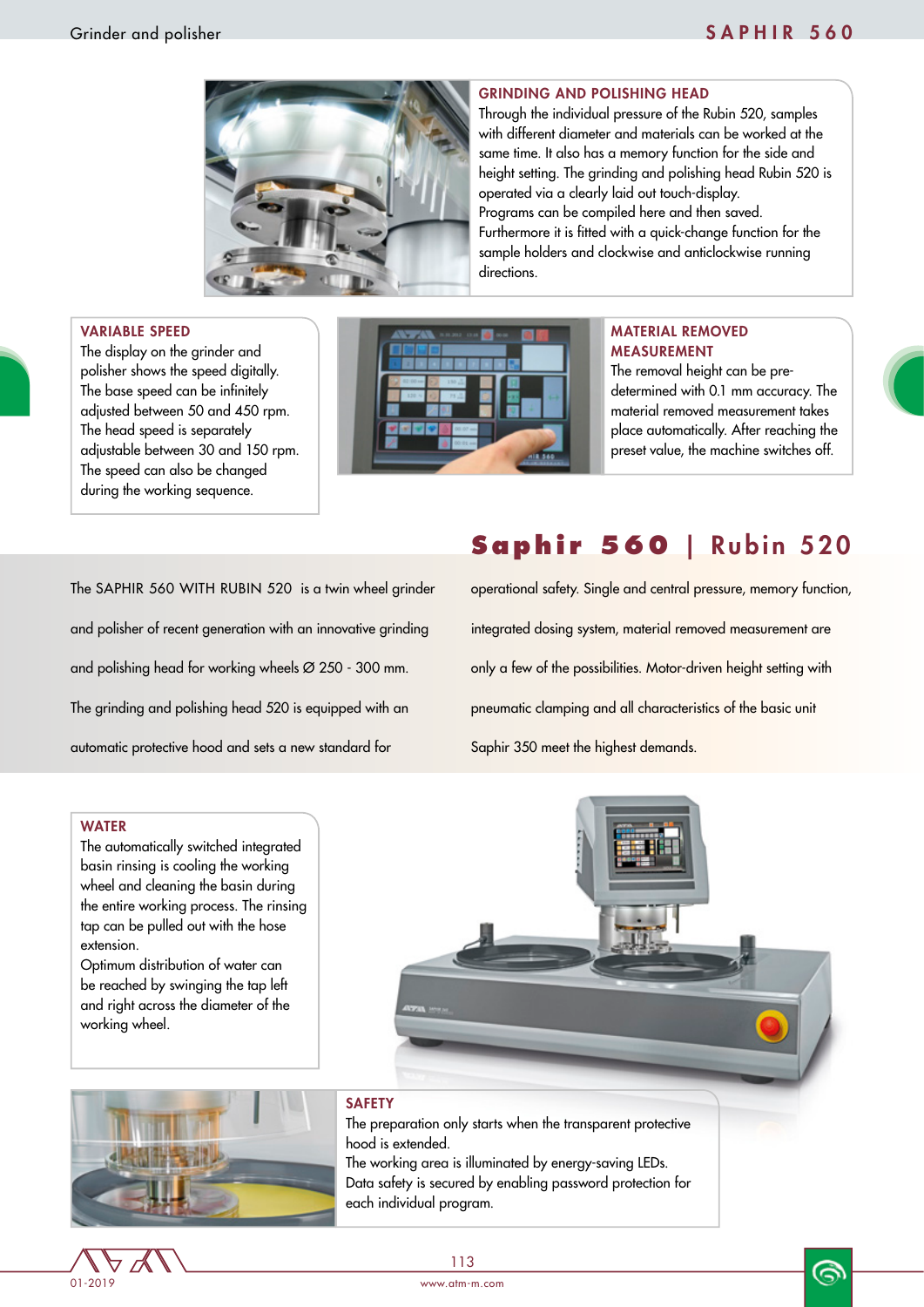# Grinder and polisher SAPHIR 560

BASIC MODULE

### SAPHIR 560 | RUBIN 520

### Order No.: M5600160

- » double wheel grinder/polisher with Rubin 520 head
- » single and central pressure
- » variable speed of base and head
- » elektronic control with touch display
- » programmable memory
- » polishing Head: clockwise/anti-clockwise rotation
- » memory function for side and height adjustment
- » automatic protective hood
- » energy saving LED illumination of working area
- » integrated basin rinsing with cleaning and cooling function
- » automatic water solenoid
- » aluminium case, powder coated
- » impact-proof plastic bowl
- » incl. splash ring and cover
- » e-Lab-ready

| <b>POWER SUPPLY</b>       | <b>EQUIPMENT</b>       |
|---------------------------|------------------------|
| Equipment 1               | Equipment 2            |
| 230 V/50 Hz (1Ph/N/PE)    | 110 V/60 Hz (1Ph/N/PE) |
| Order No.: A5600055       | Order No.: A5600056    |
| <b>CONTROLLED REMOVAL</b> |                        |

Equipment 1 without controlled removal Order No.: A5600053 Order No.: A5600054

Equipment 2 with controlled removal



#### DOSING UNIT

#### for Rubin 520

- Order No.: A5400001
- » integrated dosing nozzles
- » controllable via touch screen, incl. memory function
- » 4x diamond suspension dosing
- » 1x lubricant dosing
- » 1x oxide polishing dosing